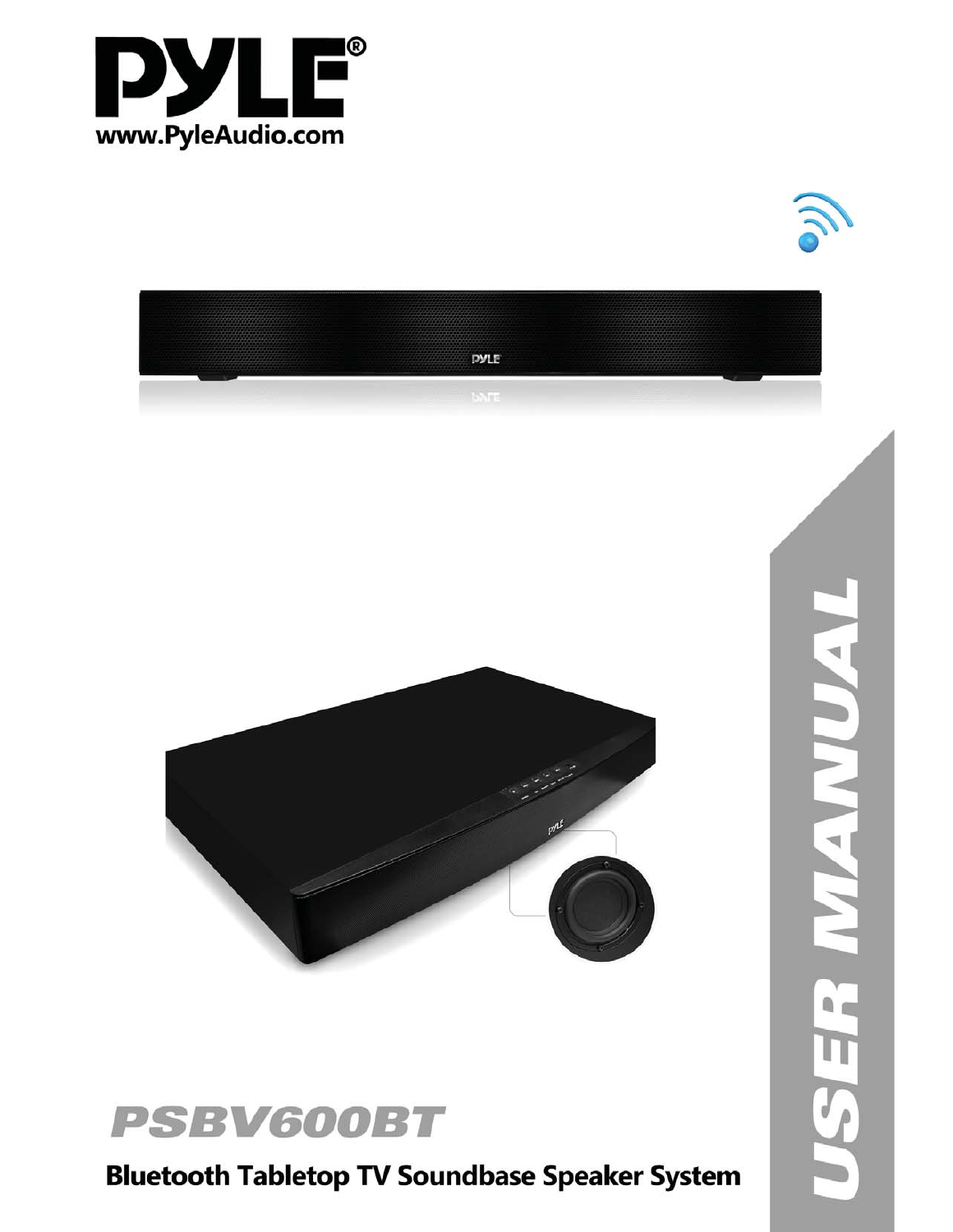## **Contents**

Ė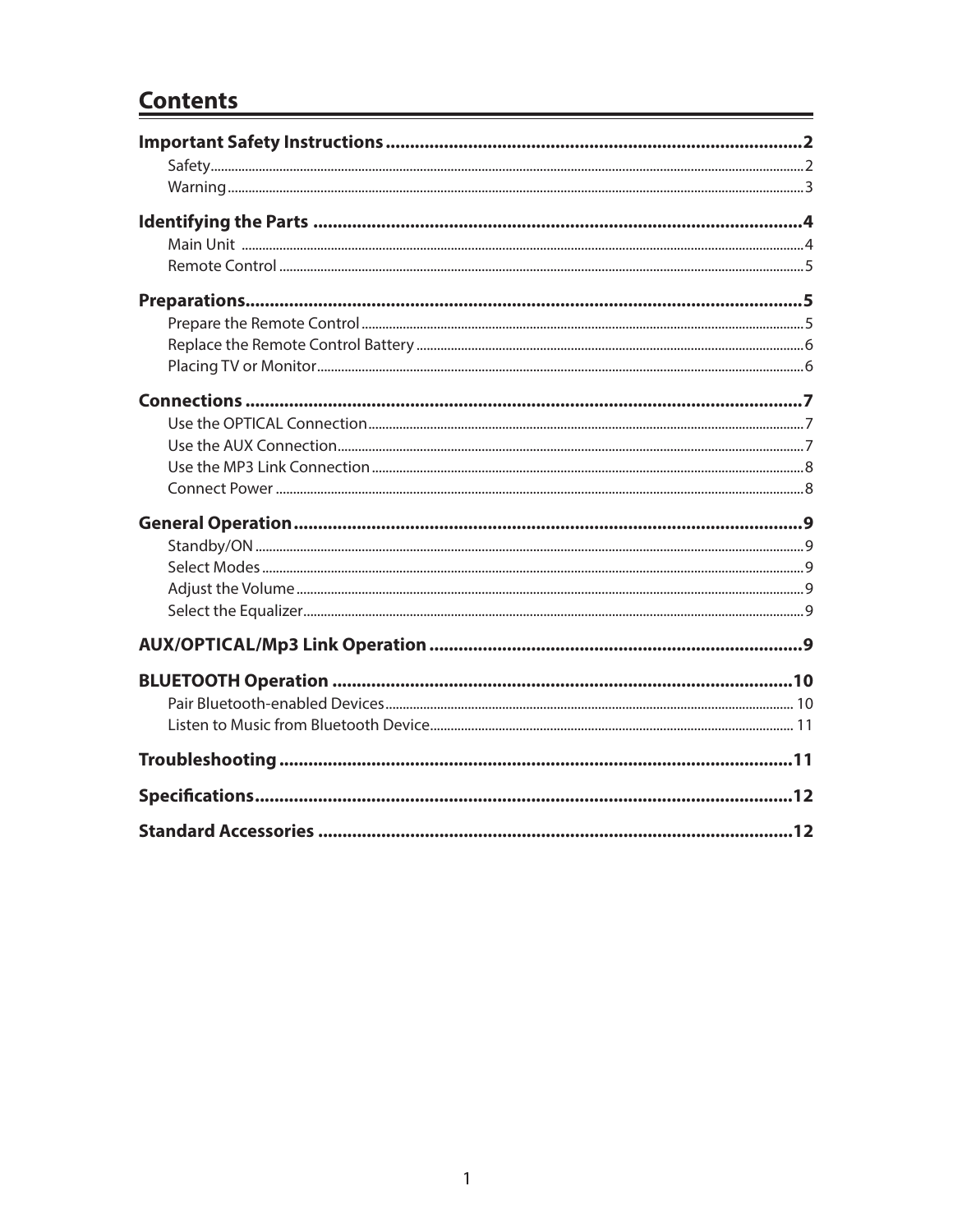## **Important Safety Instructions**



RISK OF ELECTRIC SHOCK DO NOT OPEN

CAUTION: TO REDUCE THE RISK OF ELECTRIC SHOCK, DO NOT REMOVE COVER (OR BACK). NO USER-SERVICEABLE PARTS INSIDE. REFER SERVICING TO QUALIFIED SERVICE PERSONNEL.

> The lightning flash with arrowhead symbol, within an equilateral triangle, is intended to alert the user to the presence of uninsulated "dangerous voltage" within the product's enclosure that may be of sufficient magnitude as to constitute a risk of electric shock to persons.



The exclamation point within an equilateral triangle is intended to alert the user to the presence of important operating and maintenance (servicing) instructions in the literature accompanying the appliance.

### **Safety**

- 1 **Read these instructions** All the safety and operating instructions should be read before this product is operated.
- 2 **Keep these instructions** The safety and operating instructions should be retained for future reference.
- 3 **Heed all warnings** All warnings on the appliance and in the operating instructions should be adhered to.
- 4 **Follow all instructions** All operating and use instructions should be followed.
- 5 **Do not use this apparatus near water** – The appliance should not be used near water or moisture – for example, in a wet basement or near a swimming pool and the like.
- 6 Clean only with a dry cloth.
- 7 Do not block any ventilation openings. Install in accordance with the manufacturer's instructions.
- 8 Do not install near any heat sources such as radiators, heaters, stoves, or other apparatus (including amplifiers) that produce heat.
- 9. Do not defeat the safety purpose of the polarized or grounding plug. A polarized plug has two blades with one wider than the other. A grounding plug has two blades and a third grounding prong. The wide blade or the third prong is provided for your safety. If the provided plug does not fit into your outlet, consult an electrician for replacement of the obsolete outlet.
- 10 Protect the power cord from being walked on or pinched, particularly at plugs, convenience receptacles and at the point where they exit from the apparatus.
- 11 Only use attachments/accessories specified by the manufacturer.
- $12$  Use only with the cart, stand, tripod, bracket, or table specified by the manufacturer, or sold with the apparatus. When a cart or rack is used, use caution when moving the cart/ apparatus combination to avoid injury from tip-over.
- 13 Unplug the apparatus during lightning storms or when unused for long periods of time.
- 14 Refer all servicing to qualified personnel. Servicing is required when the apparatus has been damaged in any way, such as power supply cord or plug is damaged, liquid has been spilled or objects have fallen into the apparatus, the unit has been exposed to rain or moisture, does not operate normally, or has been dropped.
- 15  $\Box$  This equipment is a Class II or double in sulated electrical appliance. It has been designed in such a way that it does not require a safety connection to electrical earth.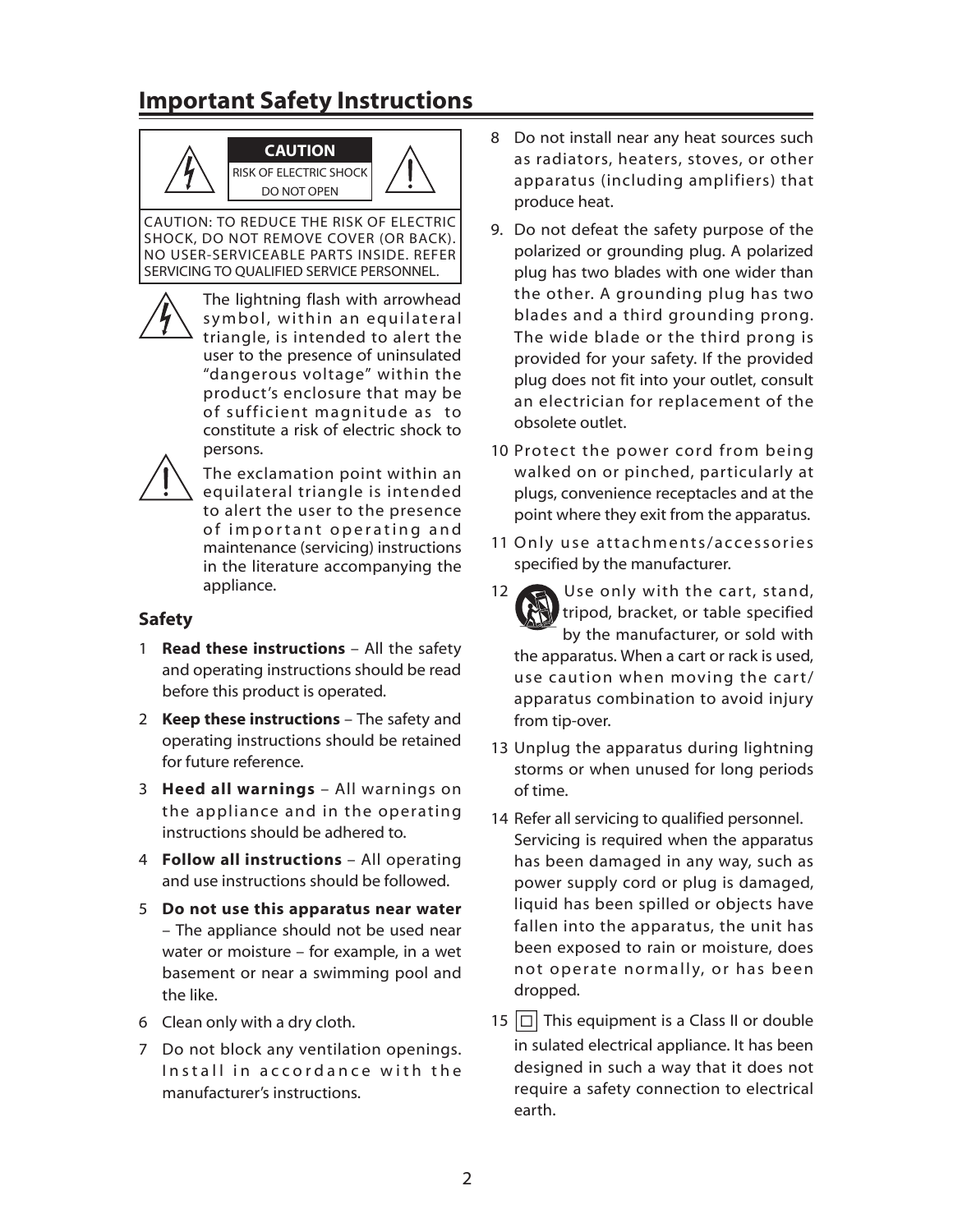#### **Caution:**

- Use of controls or adjustments or performance of procedures other than those described herein, may result in hazardous radiation exposure or other unsafe operation.
- To reduce the risk of fire or electric shock. do not expose this apparatus to rain or moisture. The apparatus must not be exposed to dripping or splashing and objects filled with liquids, such as vases, must not be placed on apparatus.
- The mains plug/appliance coupler is used as the disconnect device, the disconnect device must remain readily operable.

#### **Warning**

- The battery (battery or batteries or battery pack) must not be exposed to excessive heat such as sunshine, fire or the like.
- **EXELEVA** Before operating this system, check the voltage of this system to see if it is identical to the voltage of your local power supply.
- The ventilation should not be impeded by covering the ventilation openings with items such as newspaper, table-cloths, curtains etc. Make sure there is at least 20 cm of space above and at least 5cm of space on each side of the unit.
- Do not place this unit close to strong magnetic fields.
- Do not place the unit on the amplifier or receiver.
- Do not place this unit close to damp areas as the moisture will affect the life of the laser head.
- Should any solid object or liquid fall into the system, unplug the system and have it checked by qualified personnel before operating it any further.
- Do not attempt to clean the unit with chemical solvents as this might damage the finish. Use a clean, dry or slightly damp cloth.
- When removing the power plug from the wall outlet, always pull directly on the plug, never yank on the cord.
- No naked flame sources, such as lighted candles, should be placed on the apparatus.
- Changes or modifications to this unit not expressly approved by the party responsible for compliance will void the user's authority to operate the equipment.
- The marking label is pasted on the bottom of the equipment.

## **DO NOT INGEST BATTERY, CHEMICAL BURN HAZARD**

 The remote control supplied with this product contains a coin/button cell battery. If the coin/button cell battery is swallowed, it can cause sever internal burns in just 2 hours and lead to death. Keep new and used batteries away from children. If the battery compartment does not close securely, stop using the product and keep it away from children. If you think batteries might have been swallowed or placed inside any part of the body, seek immediate medical attention.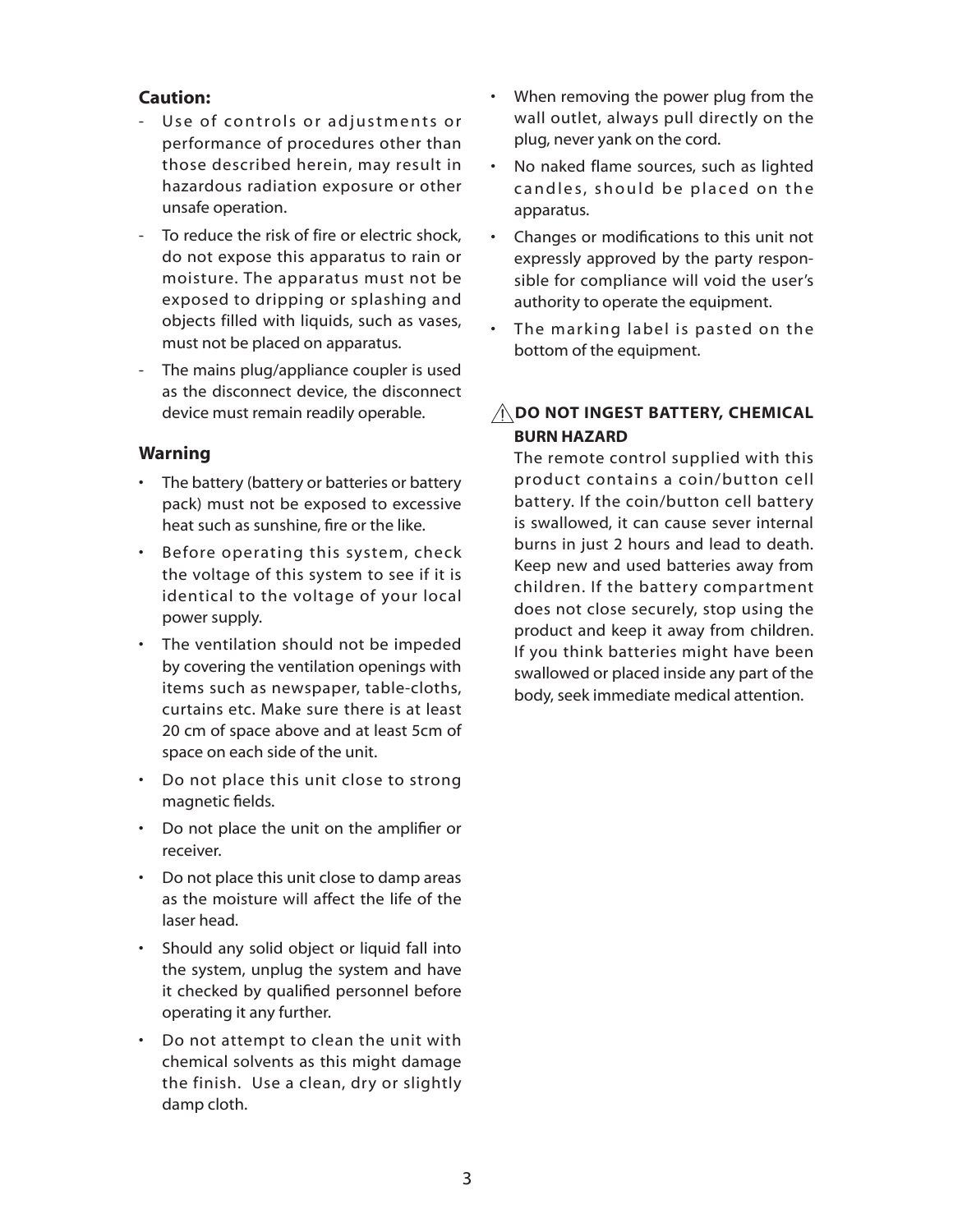## **Identifying the Parts**

## **Main Unit**



Back view



### **1**

• Switch the unit between ON and STANDBY mode.

### **2 SOURCE**

• Select the play function.

### $3 \rightarrow \text{H/PAIR}$

- Play/pause/resume playback in Bluetooth mode.
- Press and hold this button to activate the pairing function in BLUETOOTH mode and disconnect the existing paired Bluetooth device.

### **4 VOL+/VOL-**

• Increase/decrease the volume level.

### **5 MP3 LINK Socket**

Connect to an external audio device.

### **6 Status LED Indicators**

- ©©**Standby** indicator lights up **red** when the unit is in STANDBY mode.
- ©©**Aux/Bluetooth/Optical/Mp3 Link** indicator lights up when which function is active**.**
- **Music**/**Movie**
- In **MOVIE** EQ mode: light up steadily.
- In **MUSIC** EQ mode: Light flash.
- **7 Remote Control Sensor**
- **8 AC~** Socket
- Connect to power cord.
- **9 AUX (R/L)** Socket

#### **10 OPTICAL** Socket

© Connect to a digital amplifier.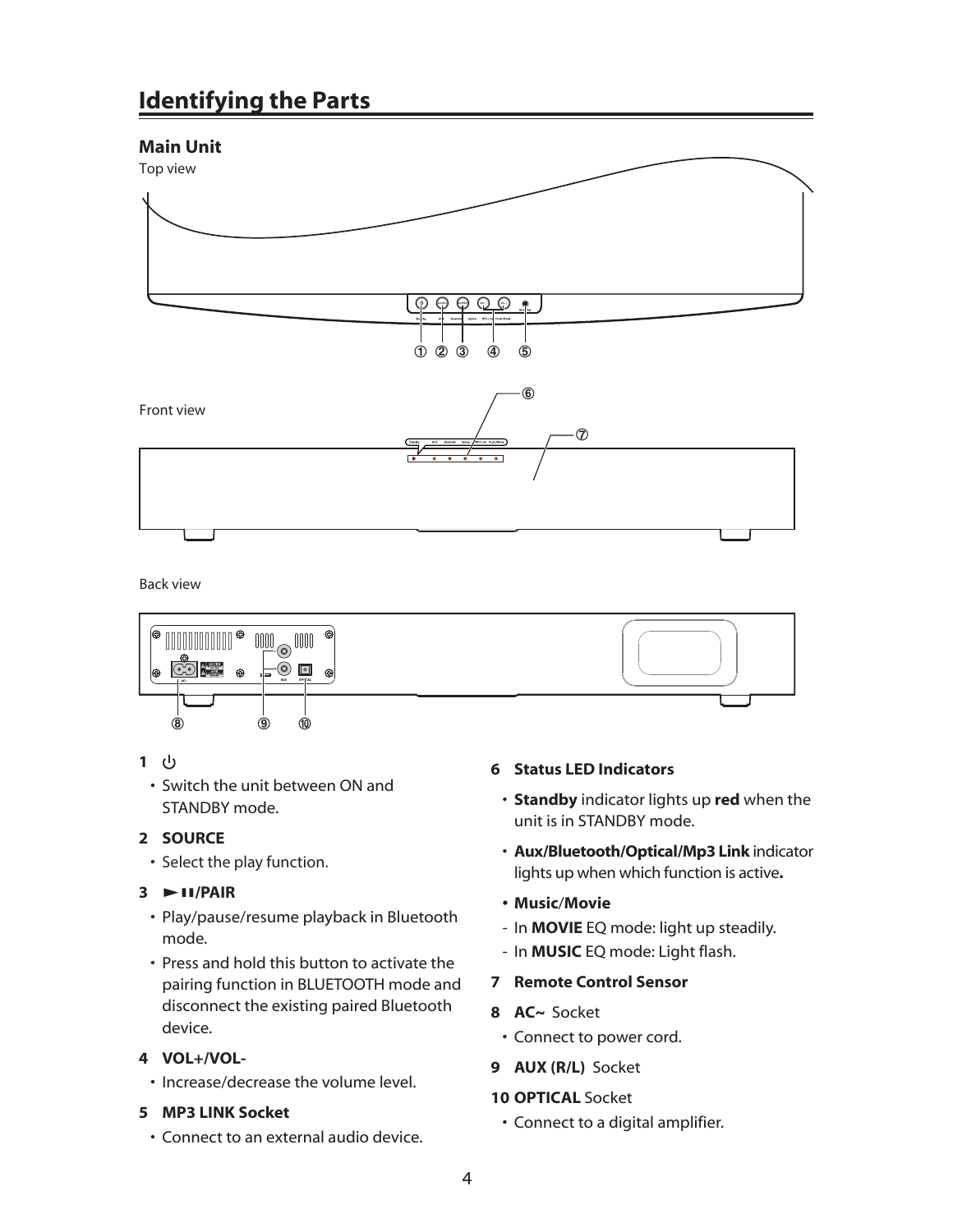## **Remote Control**

- **1** 
	- Switch the unit between ON and STANDBY mode.

### **2 SOURCE**

• Select the play function.

### **3 VOL+/VOL-**

• Increase/Decrease the volume level.

### **4** H**/**G

• Skip to previous track/skip to next track in Bluetooth mode.

### $5 \rightarrow H$

• Play/pause/resume playback in Bluetooth mode.

### **6 PAIR**

• Activate the pairing function in Bluetooth mode and disconnect the existing paired Bluetooth device.

### **7 MUTE**

• Mute or resume the sound.

### **8 EQ**

• Select a preset sound effect.

## <u>්</u> **SOURCE**  $\bigoplus$  $(2)$ VOL+ 4 ③  $\blacktriangleright$ II  $\blacktriangleright$  $\overline{144}$  $\circledS$ VOL-**MUTE** PAIR EO  $\circledast$  $\circledcirc$  $\circledR$

## **Preparations**

### **Prepare the Remote Control**

The provided Remote Control allows the unit to be operated from a distance.

- Even if the Remote Control is operated within the effective range (6m), remote control operation may be impossible if there are any obstacles between the unit and the remote control.
- If the Remote Control is operated near other products which generate infrared rays, or if other remote control devices using infra-red rays are used near the unit, it may operate incorrectly. Conversely, the other products may operate incorrectly.



### **First-time use:**

The unit has a pre-installed lithium CR2025 battery. Remove the protective tab to activate the remote control battery.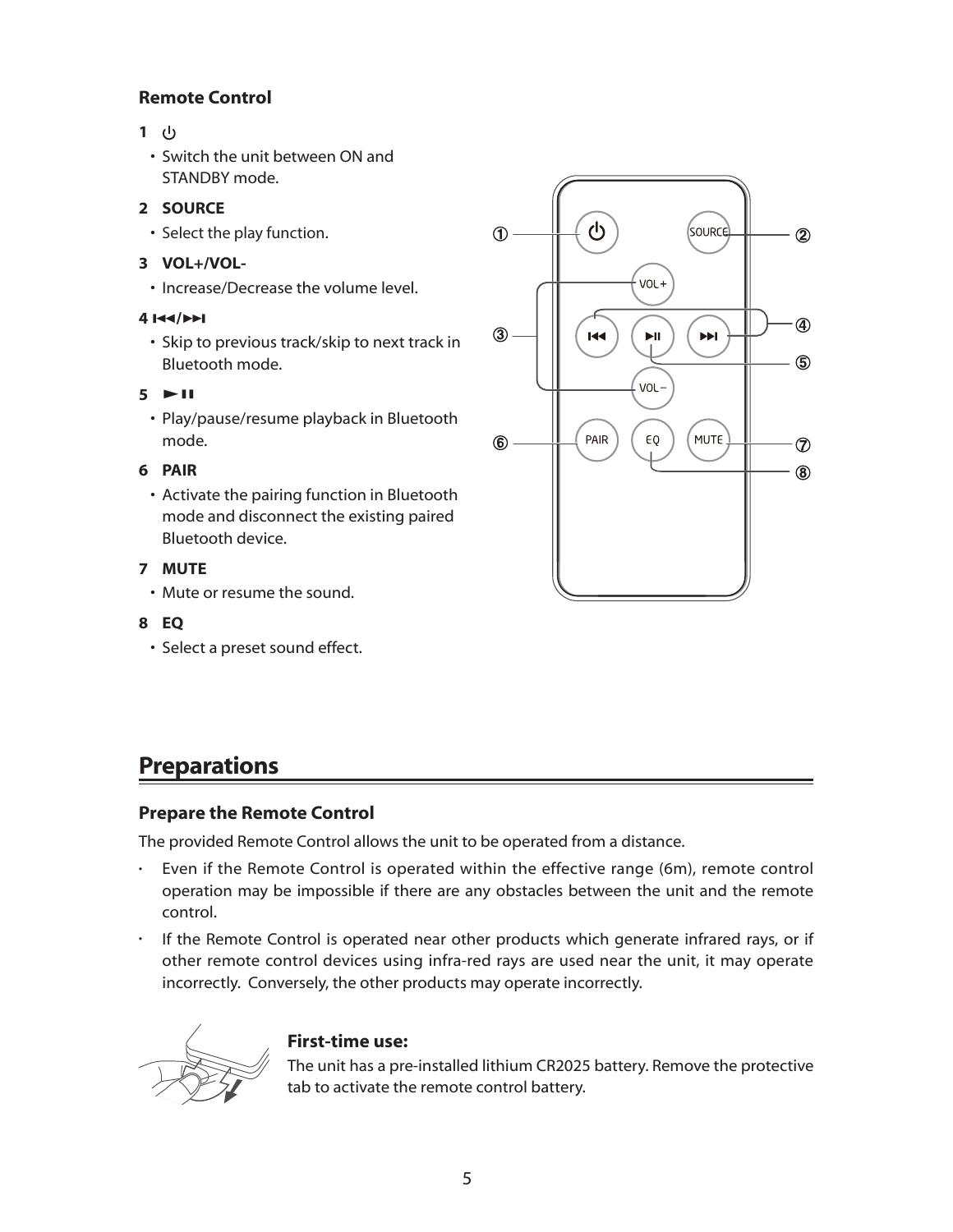### **Replace the Remote Control Battery**

- 1 Pull out the battery tray and remove the old battery.
- 2 Place a new CR2025 battery into the battery tray with correct polarity (+/-) as indicated.
- 3 Insert the battery tray back into the slot.

#### **Precautions Concerning Batteries**

- When the Remote Control is not to be used for a long time (more than a month), remove the battery from the Remote Control to prevent it from leaking.
- If the batteries leak, wipe away the leakage inside the battery compartment and replace the batteries with new ones.
- $\cdot$  Do not use any batteries other than those specified.
- Do not heat or disassemble batteries.
- $\cdot$  Never throw them in fire or water.
- Do not carry or store batteries with other metallic objects. Doing so could cause batteries to short circuit, leak or explode.
- Never recharge a battery unless it is confirmed to be a rechargeable type.

### **Placing TV or Monitor**

The unit supports a TV up to a maximum dimension of 48 cm (W) x 22 cm (D) for its base and within a maximum load of 20 kg.



#### **Note:**

Ensure the TV is placed properly. Turning the volume up too loud may cause the TV to vibrate and fall over.



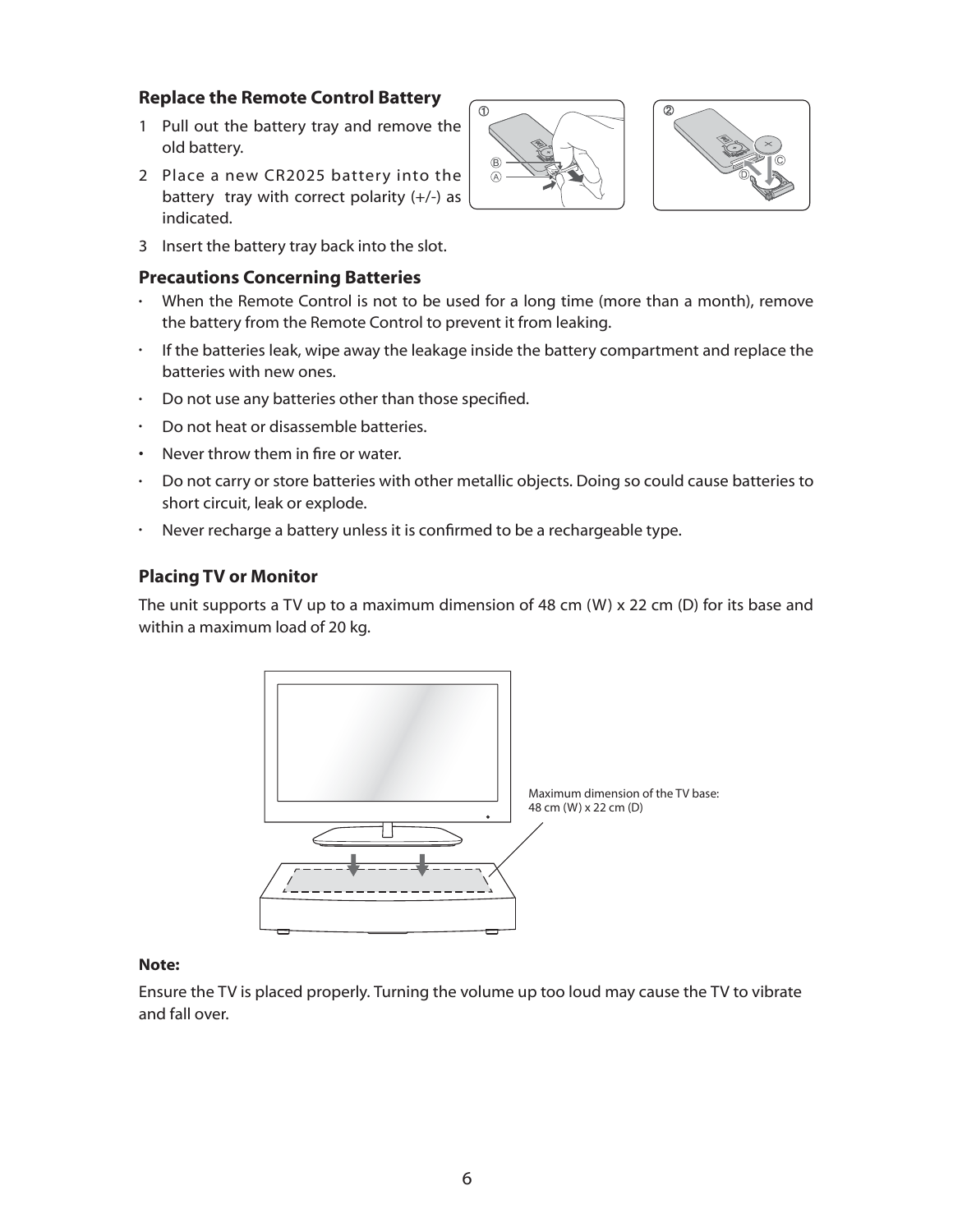## **Connections**

## **Use the OPTICAL Connection**

- Remove the protective cap of the **OPTICAL** socket, then connect an **OPTICAL** cable (not included) to the TV's OPTICAL OUT socket and the **OPTICAL** socket on the unit.



**Tip:** If there is no sound come out of the soundbar and the indicator flash quickly. Make sure the audio setting of your source player (e.g. DVD player, game player, TV) is setted to PCM with **OPTICAL** input.

## **Use the AUX Connection**

- Use a RCA stereo audio cable (not included) to connect the TV's audio output sockets to the **AUX (R/L)** socket on the unit.



- Use a 3.5mm to RCA audio cable ( included) to connect the TV's headphone socket to the **AUX (R/L)** socket on the unit.

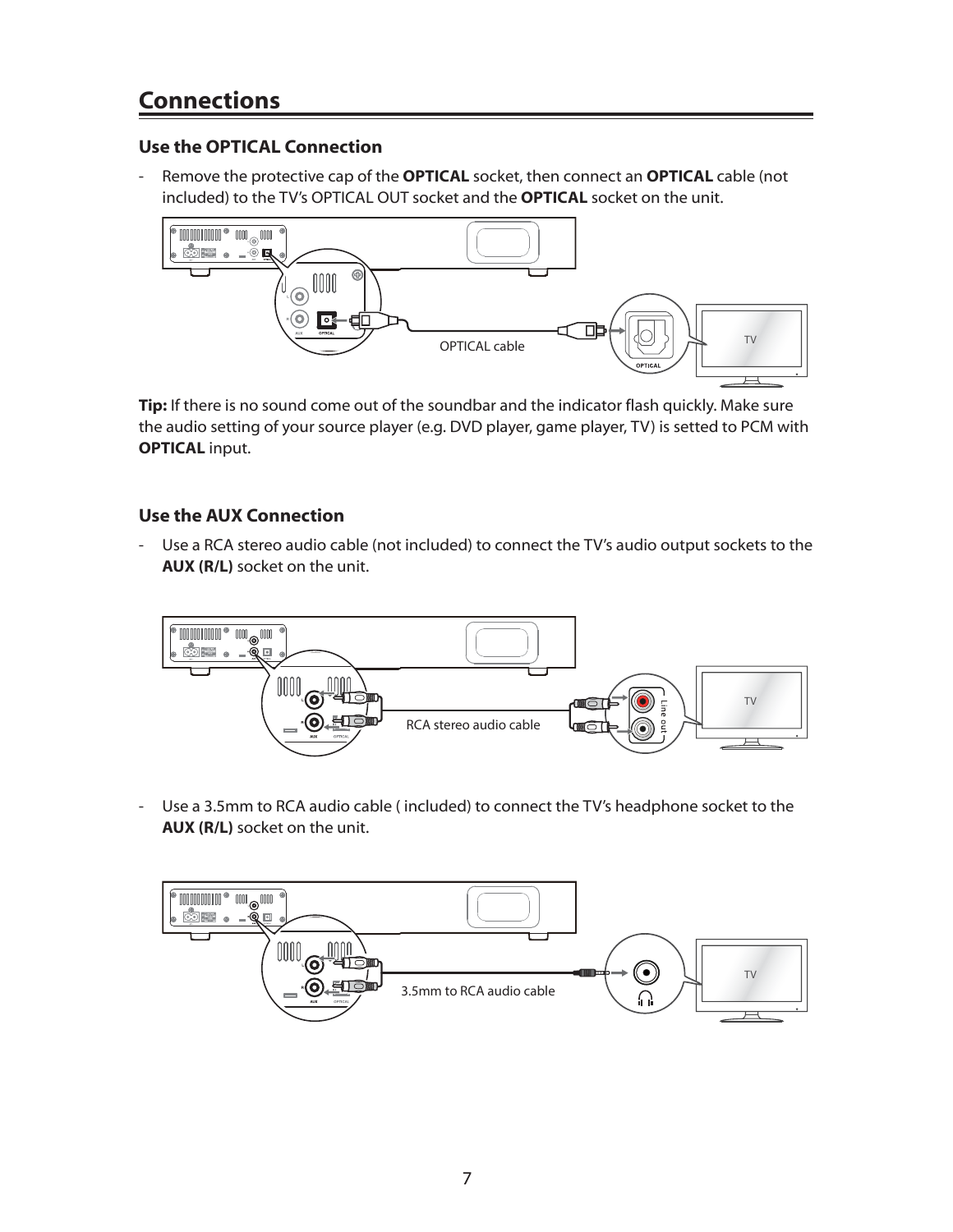### **Use the MP3 Link Connection**

- Connect 3.5mm to 3.5mm audio cable (included) to the **MP3 LINK** socket on the unit and the audio output socket on external audio device (e.g.MP3 player, iPhone...).



#### **Connect Power**

- **Risk of product damage!** Ensure that the power supply voltage corresponds to the voltage printed on the back or the underside of the unit.
- This unit is designed to operate with the provided mains cable.
- Connecting the unit to any other power source may cause damage to the unit. Unwind the mains cable to its full length. Connect the mains plug to a mains socket. Make sure the mains plug is fully inserted into the mains socket.
- Connect the power to the **AC**~ socket on the unit and a wall outlet.



#### **Note:**

- Ensure all connections are connected before connecting to the mains power socket.
- Be sure to unplug the power cord from the outlet when the system is not in use for an extended period of time.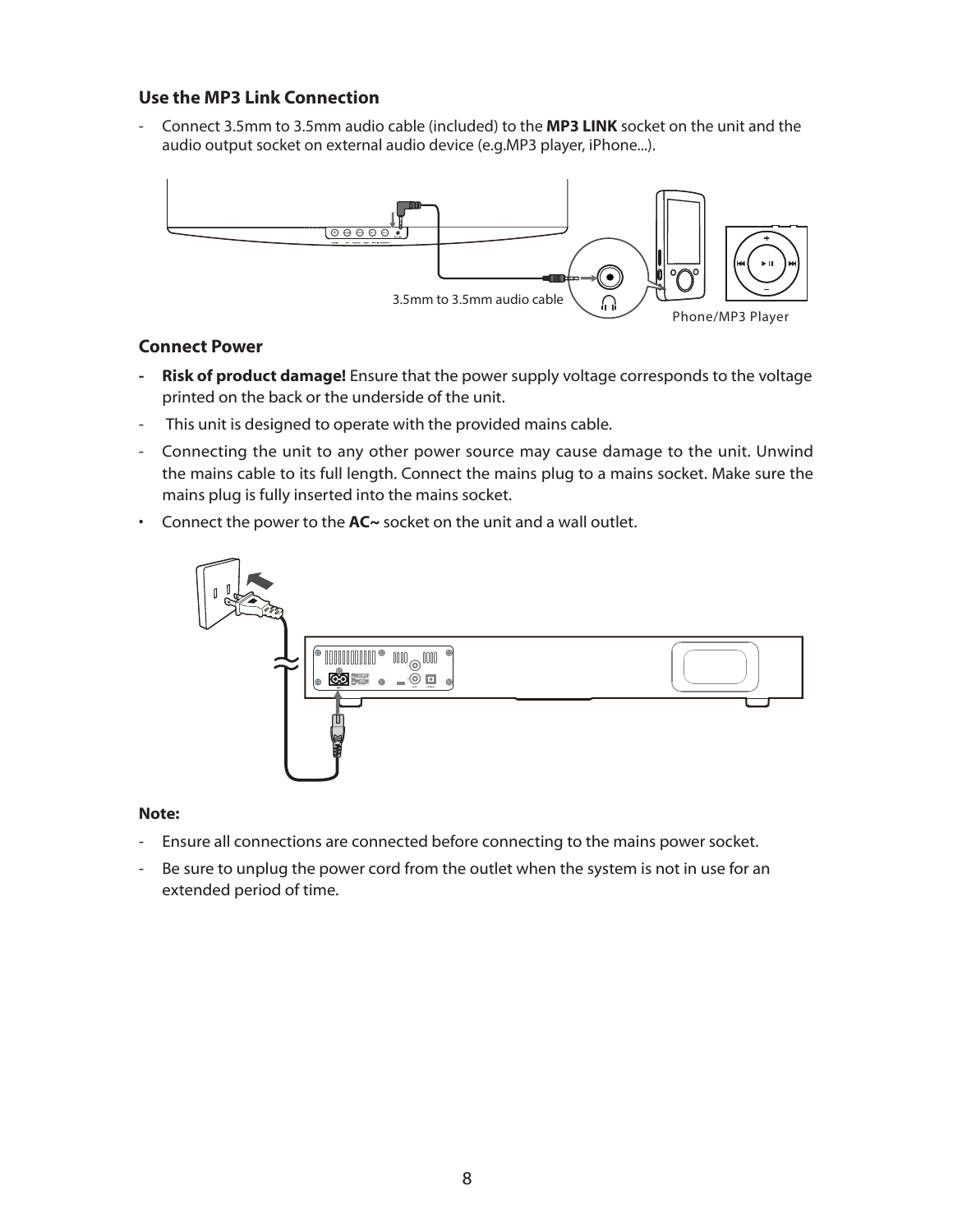## **General Operation**

## **Standby/ON**

When you first connect the unit to the mains socket, the unit will be in standby mode and the Standby Indicator will be red.

- Press the ∪ button to switch the main unit ON.
- Press the  $\bigcup$  button again to switch the unit back to STANDBY mode. The POWER indicator will light up red.
- Disconnect the mains plug from the mains socket if you want to switch the unit OFF completely.
- If the unit is idle for over 15 minutes, the unit will automatically switch to Standby mode.

## **Select Modes**

Press the **SOURCE** button repeatedly on the unit or on the remote control to switch between **AUX, OPTICAL, MP3 Link** and **BLUETOOTH** modes.

## **Adjust the Volume**

- Press the **VOL** +/- button to adjust the volume.
- **EXP** If you wish to turn the sound off, press the **MUTE** button on the remote control. Press the **MUTE** button again or press the **VOL +/-** button to resume normal listening.
- While adjusting the volume, the status indicator flashes quickly.
- While the volume level reaches its maximum level, if you press the **VOL** + button again, the status indicator flashes once. While the volume level reaches its minimum level, if you press the **VOL** – button again, the status indicator flashes once.

## **Select the Equalizer**

While playing, press the **EQ** button on the remote control to select between preset equalizers: **Movie** (recommended for viewing movies), **Music** (recommended for listening to music).

- When **AUX** or **OPTICAL** mode is selected, the equaliser will be set to **MOVIE**. The **Music**/ **Movie** Indicator will light up steadily.
- When **BLUETOOTH** or **MP3 LINK** mode is selected, the equaliser will be set to **MUSIC**. The **Music**/**Movie** Indicator will flash

## **AUX/OPTICAL/Mp3 Link Operation**

- 1 Ensure that the Sound Stand is connected to the TV or audio device.
- 2 Press the **SOURCE** button repeatedly on the unit or on the remote control to switch between **AUX** or **OPTICAL** or **Mp3 Link** mode.
- 3 Operate your audio device directly for playback features.
- 4 Press the **VOL +/–** button to adjust the volume to your desired level.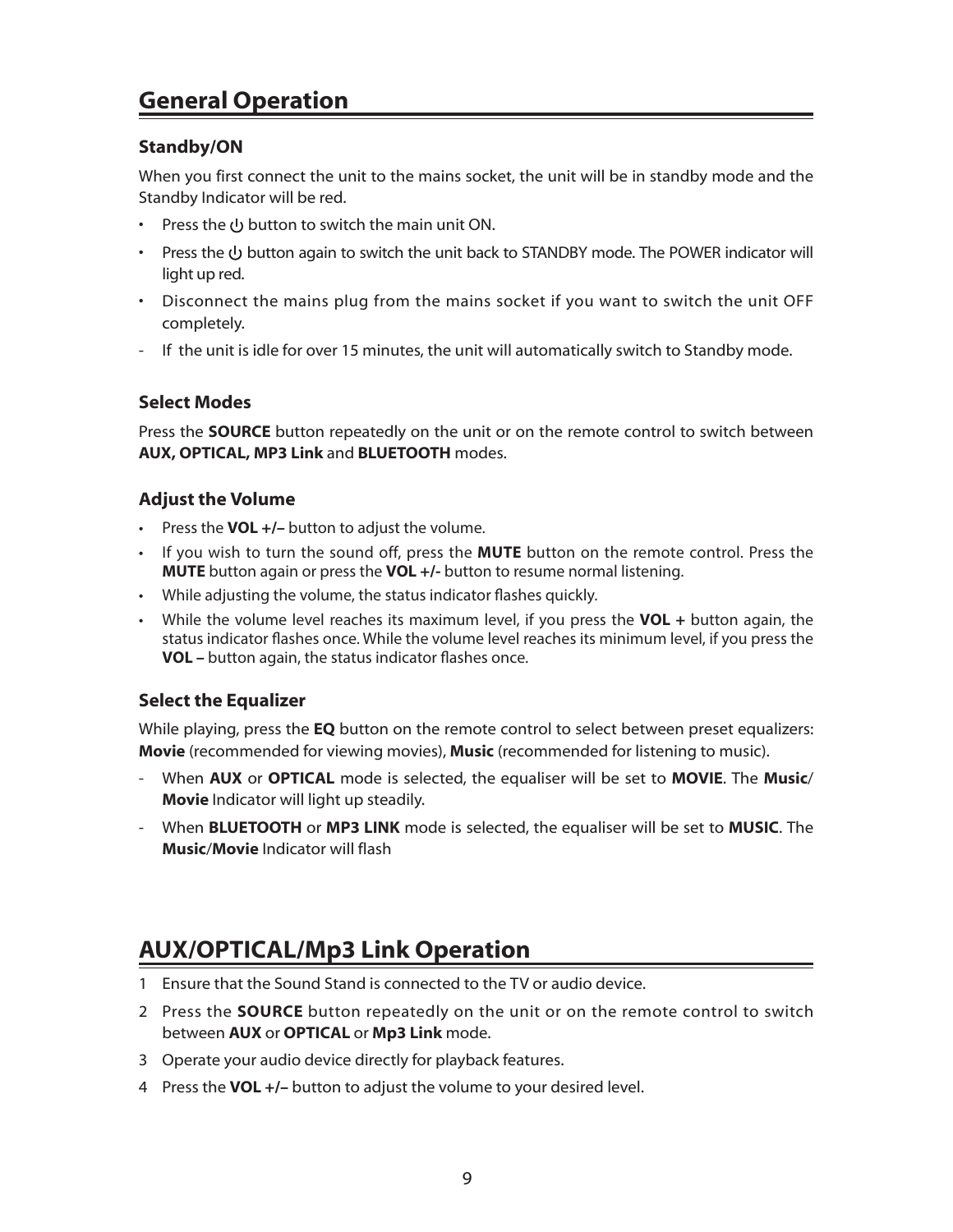## **BLUETOOTH Operation**

You can listen to tracks from a media device if it is connected to the unit via Bluetooth.

### **Pair Bluetooth-enabled Devices**

**Note:**

- The operational range between the main unit and a Bluetooth device is approximately 8 meters.
- Before you connect a Bluetooth device to this unit, familiarize yourself with the Bluetooth capabilities of the device.
- Compatibility with all Bluetooth devices is not guaranteed.
- Any obstacle between this unit and a Bluetooth device can reduce the operational range.
- Keep this unit away from other electronic devices that may cause interference.

### **To connect your device to the unit via Bluetooth, follow the steps below:**

- 1 During ON mode, press the **SOURCE** button repeatedly on the unit or on the remote control to select **Bluetooth** mode. The Bluetooth indicator will flash slowly.
- 2 The system has entered pairing mode.
- Or press the **PAIR** button on the remote control or press and hold the BF**/PAIR** button on the main unit to be searchable. The Bluetooth indicator will flash rapidly.
- 3 Activate your Bluetooth device and select the search mode. "**PSBV600BT**" will appear on your Bluetooth device list.
- 4 Select "**PSBV600BT**" in the pairing list. The Bluetooth indicator will light up solidly while the pairing succeeds.
- 5 To disconnect the Bluetooth function, switch to another function on the unit or disable the function from your Bluetooth device.

#### **Tips:**

- Enter "0000" for the password if necessary.
- If there is an existing connection, press the **PAIR** button on the remote control or press and hold the **>FI/PAIR** button on the main unit to re-activate the pairing mode, the existing connection will be interrupted, the BLUETOOTH indicator will flash.
- If no other Bluetooth device pairs with this player within two minutes, the player will recover its previous connection.
- The player will also be disconnected when your device is moved beyond the operational range.
- If you want to reconnect your device to this player, place it within the operational range.
- If the device is moved beyond the operational range, when it is brought back, please check if the device is still connected to the player.
- If the connection is lost, follow the instructions above to pair your device to the player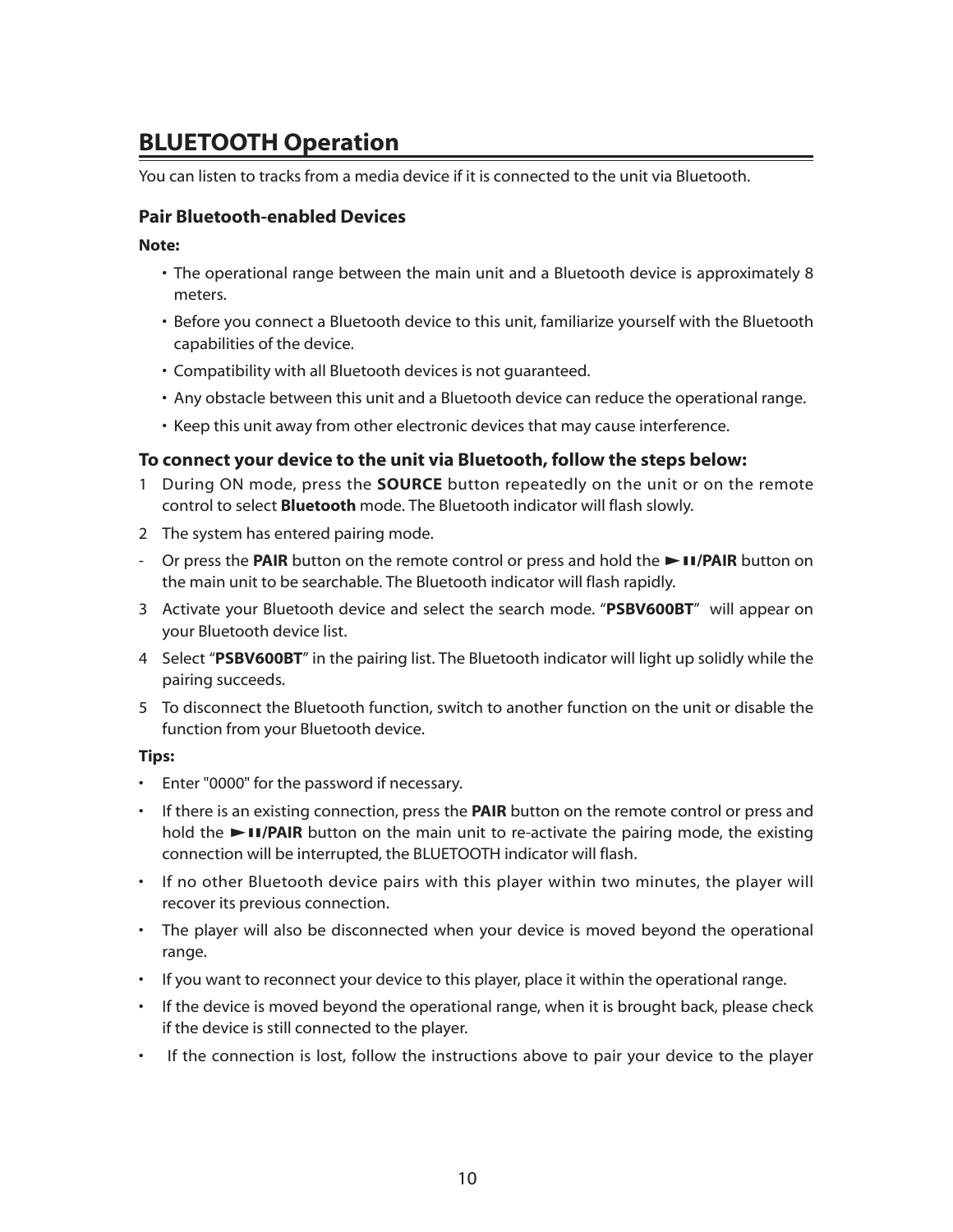again.

### **Listen to Music from Bluetooth Device**

- If the connected Bluetooth device supports Advanced Audio Distribution Profile (A2DP), you can listen to the music stored on the device through the player.
- If the device also supports Audio Video Remote Control Profile (AVRCP), you can use the player's remote control to play music stored on the device.
	- 1. Pair your device with the player.
	- 2. Play music via your device (if it supports A2DP).
	- 3. Use supplied remote control to control play (if it supports AVRCP).
	- To pause/resume play, press the  $\blacktriangleright$  II button.
	- To skip to a track, press the  $H \rightarrow H$  buttons.

# **Troubleshooting**

To keep the warranty valid, never try to repair the system yourself. If you encounter problems when using this unit, check the following points before requesting service.

### **No power**

- Ensure the mains cable is connected securely.
- $\cdot$  Make sure that the unit is switched on

### **The remote control does not function**

- Use the remote control near the unit.
- Point the remote control at the remote control sensor on the unit.
- Replace the battery in the remote control with a new one.
- Remove any obstacles between the remote control and the unit.

### **Loud hum or noise is heard**

• The plugs and sockets are dirty. Wipe them with a cloth slightly moistened with an appropriate non-abrasive cleaning solution.

### **The unit does not respond when pressing any buttons**

The unit may freeze up during use. Switch the unit off and then on again at the mains socket to reset the unit.

### **No sound output**

- Make sure that the unit is not muted. Press MUTE or VOL + to resume normal listening.
- Ensure the audio setting of the input source (e.g. TV, game console, DVD player, etc.) is set to PCM mode while using optical connection.

### **The sound output effect sounds unfamiliar**

• Press EQ on the remote control to select preset EQ mode for the optimal sound output